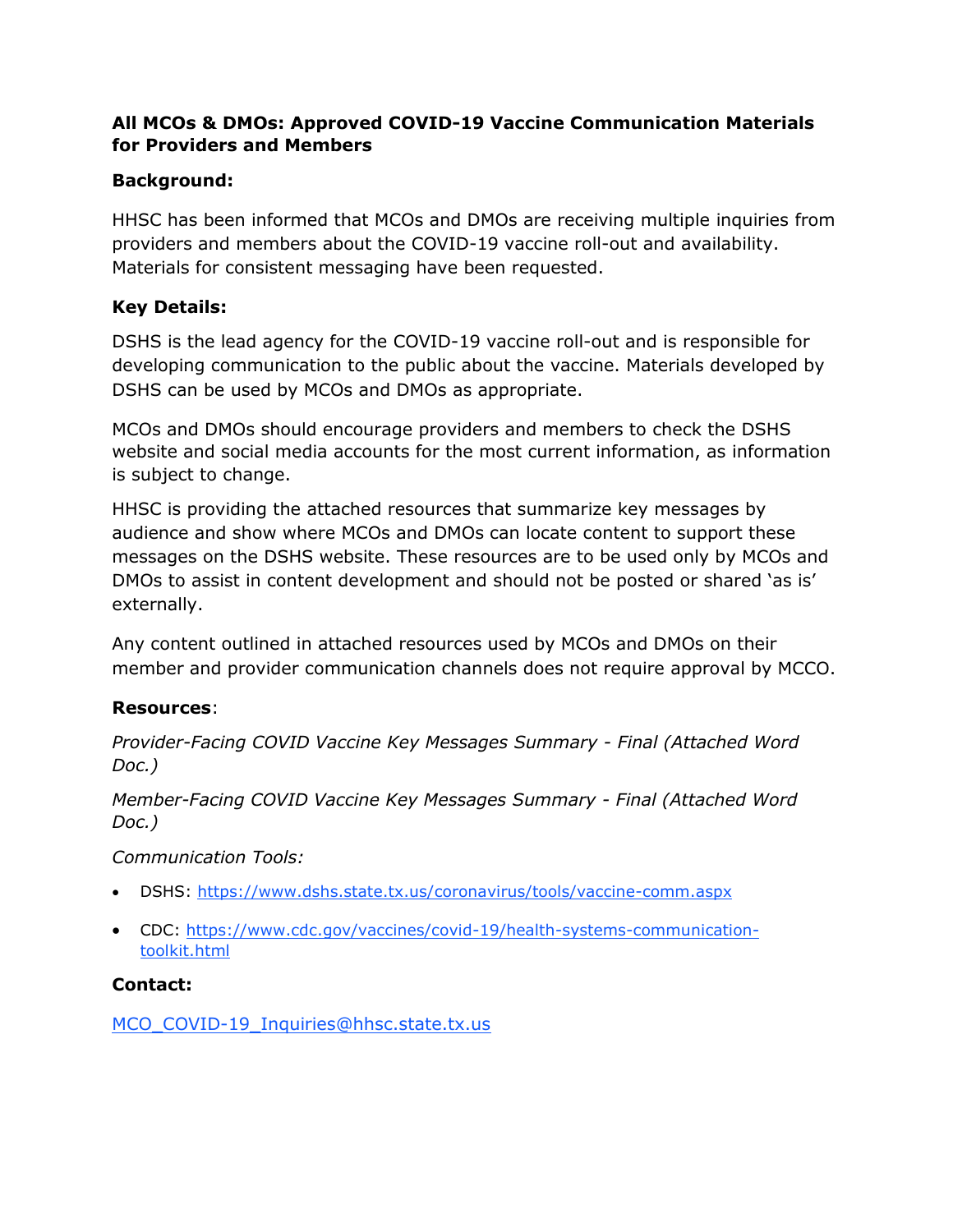# Provider COVID-19 Vaccine Key Messages

Providers should check the DSHS website and social media accounts for the most current information, as information is subject to change

#### How to enroll to be a COVID-19 vaccinator.

- Any facility, organization, or healthcare provider licensed to process or administer vaccines or provide vaccination services is eligible to enroll.
- Providers must register through this website to administer and receive COVID-19 vaccines in Texas: https://enrolltexasiz.dshs.texas.gov/emrlogin.asp. The following steps must also be finalized:
	- 1. Complete Module 10 of the CDC's "You Call the Shots" Training. (Highly recommended.)
	- 2. Evaluate patient population. Identify critical population groups of people that are served by your practice.
	- 3. Complete the COVID-19 Provider Agreement form.
	- 4. Agree to maintain vaccine safety and inventory.
	- 5. Agree to report COVID-19 doses administered in the required time frame.
- For questions about registration call the DSHS COVID-19 Vaccine Provider hotline at (877) 835-7750, Monday-Friday, 8am – 5pm or email COVID19VacEnroll@dshs.texas.gov.

#### COVID-19 vaccines are being distributed as they become available.

- The Texas Commissioner of Health appointed an Expert Vaccine Allocation Panel to make recommendations on vaccine allocation decisions.
- This panel uses best available scientific evidence and epidemiology at the time, while allowing for flexibility due to local conditions, to identify and prioritize groups with the goal of providing protection to vulnerable populations and critical state resources.
- Other groups will receive vaccines in coming months as more vaccines are made available.

#### DSHS currently directs all vaccines received by COVID-19 vaccine providers to be immediately administered to phase 1A and 1B individuals. This includes:

- Healthcare staff.
- Texans 65 years of age and older.
- People 16 years of age and older with at least one chronic medical condition that puts them at increased risk for severe illness from the virus that causes COVID-19, such as but not limited to:
	- o Cancer
	- o Chronic kidney disease
	- o COPD (chronic obstructive pulmonary disease)
	- o Heart conditions, such as heart failure, coronary artery disease or cardiomyopathies
- o Solid organ transplantation
- o Obesity and severe obesity (body mass index of 30 kg/m2 or higher)
- o Pregnancy
- o Sickle cell disease
- o Type 2 diabetes mellitus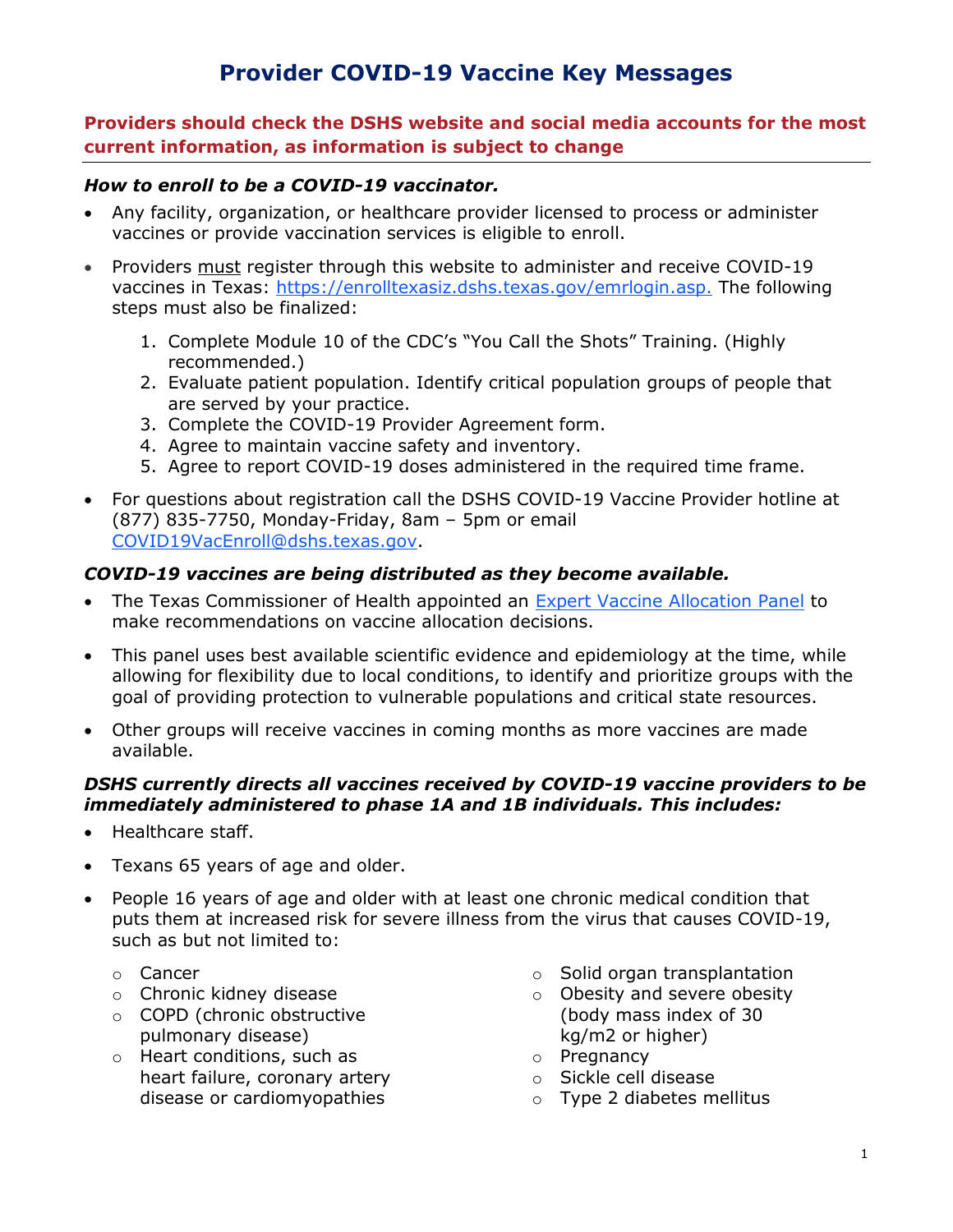# Provider COVID-19 Vaccine Key Messages

#### Safety remains a top priority.

- COVID-19 vaccines have been evaluated in tens of thousands of volunteers during clinical trials and are only authorized for use if they are found to be safe.
- Even though no safety issues were found, the CDC and other federal partners will continue to monitor the COVID-19 vaccines.
- Providers can play an important role in helping the CDC and federal partners monitor the safety of COVID-19 vaccines.
- The US vaccine safety system is already strong and robust and includes required reporting to the Vaccine Adverse Event Reporting System (VAERS).
- New safety systems have been added for COVID-19 vaccines, including the following new CDC initiatives:
	- o V-safe
	- o Vaccine Safety Datalink
	- o Clinical Immunization Safety Assessment Project

#### Providers should continue to remind patients that getting "back to normal" will take all our tools.

- Get vaccinated when you become eligible.
- Wear a mask.
- Stay 6 feet away from others and avoid crowds.
- Wash your hands often.

| <b>COVID-19 Vaccine Information Resources</b> |                                                                                                           |  |
|-----------------------------------------------|-----------------------------------------------------------------------------------------------------------|--|
| <b>Overall</b>                                |                                                                                                           |  |
| General<br>Information                        | DSHS: https://www.dshs.state.tx.us/coronavirus/immunize/vaccine.aspx#fourthings                           |  |
|                                               | CDC: https://www.cdc.gov/vaccines/covid-19/index.html                                                     |  |
| General FAQs                                  | DSHS: https://www.dshs.state.tx.us/coronavirus/immunize/vaccine-fags.aspx                                 |  |
| Communication<br>Tools                        | DSHS: https://www.dshs.state.tx.us/coronavirus/tools/vaccine-comm.aspx                                    |  |
|                                               | CDC: https://www.cdc.gov/vaccines/covid-19/health-systems-communication-<br>toolkit.html                  |  |
| <b>Provider Specific</b>                      |                                                                                                           |  |
| COVID-19                                      | DSHS: https://www.dshs.state.tx.us/coronavirus/immunize/vaccination-<br>providers.aspx                    |  |
| Vaccination                                   | <b>DSHS Provider FAQs:</b>                                                                                |  |
| Provider<br>Information                       | https://www.dshs.state.tx.us/coronavirus/immunize/vaccine/providerfag.aspx                                |  |
|                                               | CDC Clinical Considerations: https://www.cdc.gov/vaccines/covid-19/clinical-<br>considerations/index.html |  |